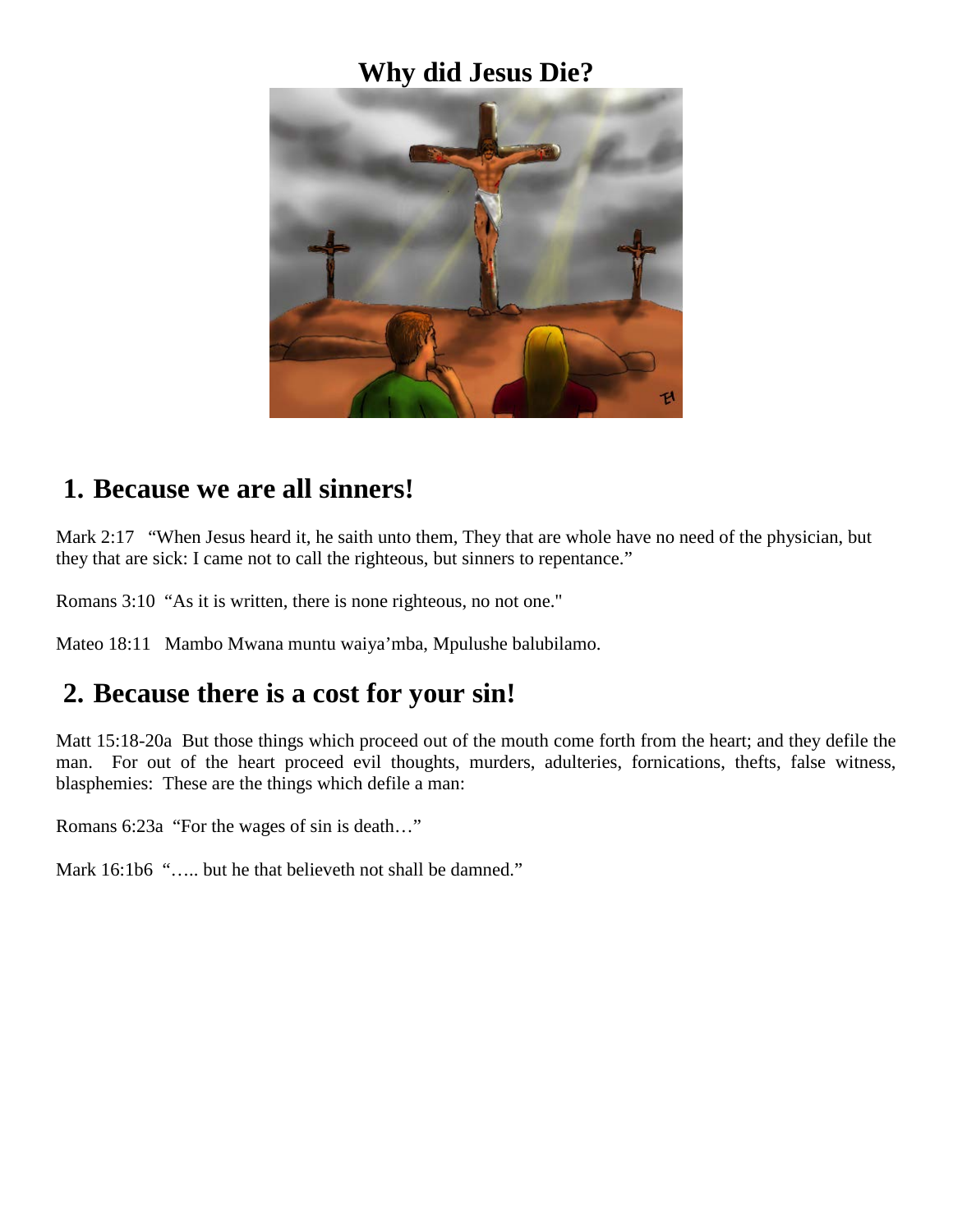

#### **There is a cost for your sin!**

# **3. Because Jesus died and paid for our sins on the cross!**

Matteo 1:21 Kabiji aye ukasema mwana wa mulume; ne obewa ukamutumba jizhina janji amba YESU; mambo aye yenka ukebapulusha bantu banji ku mambo abo.

Romans 5:8 "But God commendeth his love towards us, in that, while we were yet sinners, Christ died for us."

Yoano 3:16 "Mambo Lesa byo ebatemwisha ba panopantanda, wapaine Mwananji yenkawa umo amba, bonse bamwitabilá kechi bonaike ne, poso amba bekale na bumi bwa myaka."

Mateo 18:11 Mambo Mwana muntu waiya'mba, Mpulushe balubilamo.

## **4. Salvation is a free gift, not by good works. You must take God's word for it, and trust Jesus alone!**

Eph. 2:8-9 For by grace are ye saved through faith; and that not of yourselves: it is the gift of God: Not of works, lest any man should boast.

Titus 3:5 Not by works of righteousness which we have done, but according to his mercy he saved us, by the washing of regeneration, and renewing of the Holy Ghost;

Byubilo 4:12 "Kabiji lupulukilo kechi luji mu mukwabo nangwa umo ne: pakuba kechi paji jizhina jikwabo muno munshi, japewá mu bantu, jo twafwainwa kupulukilamo ne."

# **5. TWAFWAINWA KUKETEKELA MWI KILISHITU AMBA TUPULUKE**

Mark 9:23 "Jesus said unto him, If thou canst believe, all things are possible to him that believeth."